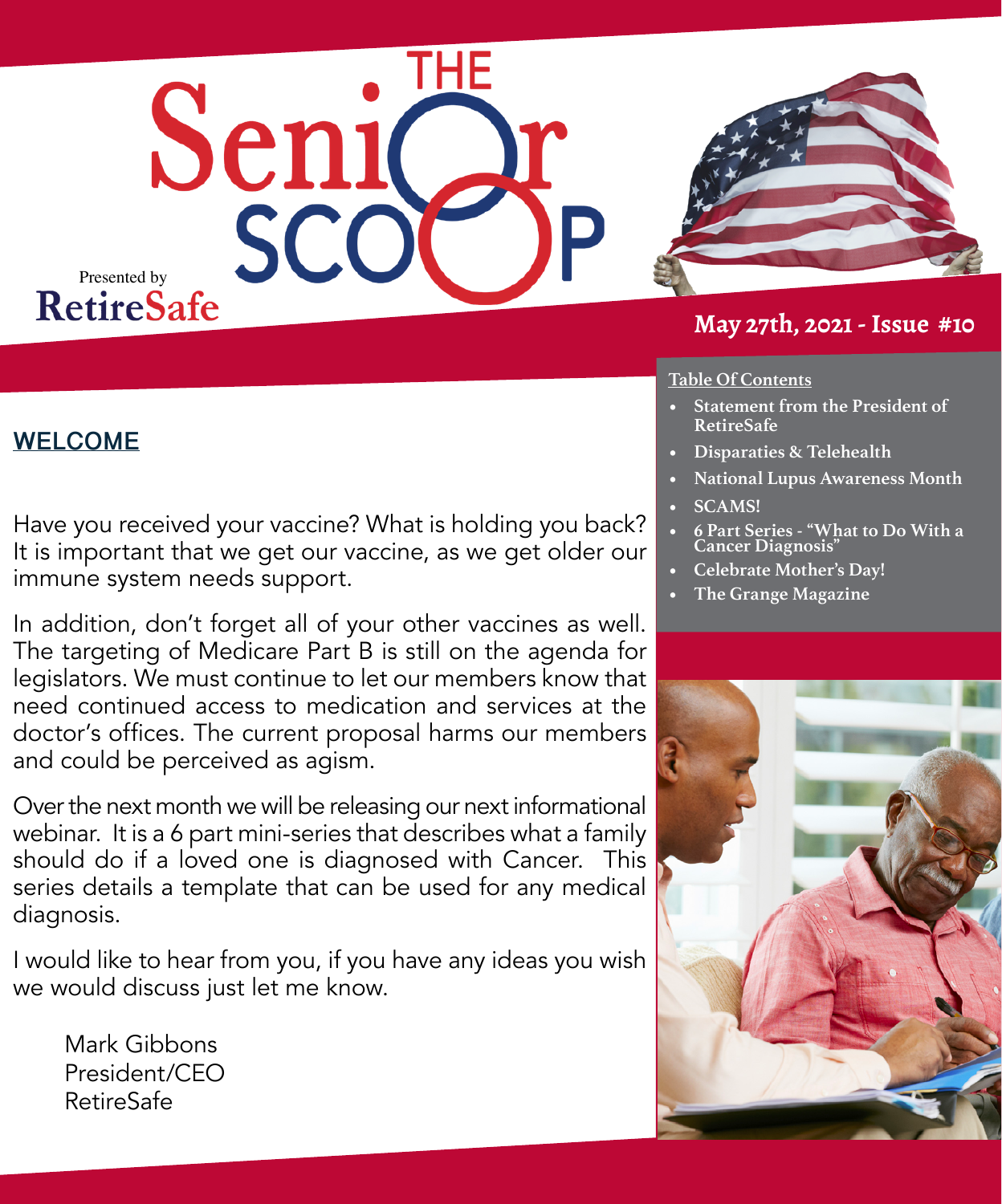## Disparities & Telehealth

The US has been facing health disparities for a long time, and during the COVID-19 pandemic it seems that they have been exacerbated when we see how the Black and Hispanic population have been impacted the most by the novel virus. While we all were under a lockdown, we had to adapt to a new world of technology including doctor's visits. Telehealth has gained more popularity than ever before but unfortunately some communities are experiencing disparities in the service for instance language barriers. This article will explain how the minority population is being affected by health disparities in telehealth.

<https://mhealthintelligence.com/news/social-determinants-of-health-stymied-pandemic-telehealth-use>

The COVID-19 pandemic has opened a path to expand and improve Telehealth service.

Telehealth Modernization Act H.R.1332 - [https://www.congress.gov/bill/117th-congress/house-bill/1332](https://www.congress.gov/bill/117th-congress/house-bill/1332?q=%7B%22search%22%3A%5B%22h.r.1332%22%5D%7D&s=1&r=1) 

"This bill modifies requirements relating to coverage of telehealth services under Medicare. Specifically, the bill extends certain flexibilities that were initially authorized during the public health emergency relating to COVID-19 (i.e., coronavirus disease 2019). Among other things, the bill allows (1) rural health clinics and federally qualified health centers to serve as the distant site (i.e., the location of the health care practitioner); (2) the home of a beneficiary to serve as the originating site (i.e., the location of the beneficiary) for all services (rather than for only certain services); and (3) all types of practitioners to furnish telehealth services, as determined by the Centers for Medicare & Medicaid Service"

## National Lupus Awareness Month

"Lupus is a chronic (long-term) disease that can cause inflammation and pain in any part of your body. It's an autoimmune disease, which means that your immune system — the body system that usually fights infections — attacks healthy tissue instead."

May is national lupus awareness month. Take the Purple pledge to help raise the awareness of it!

[https://support.lupus.org/site/SPageNavigator/purple\\_pledge.html](https://support.lupus.org/site/SPageNavigator/purple_pledge.html)

For more information of what you can do or to learn more about lupus, please check the email below!

<https://www.lupus.org/lupus-awareness-month>